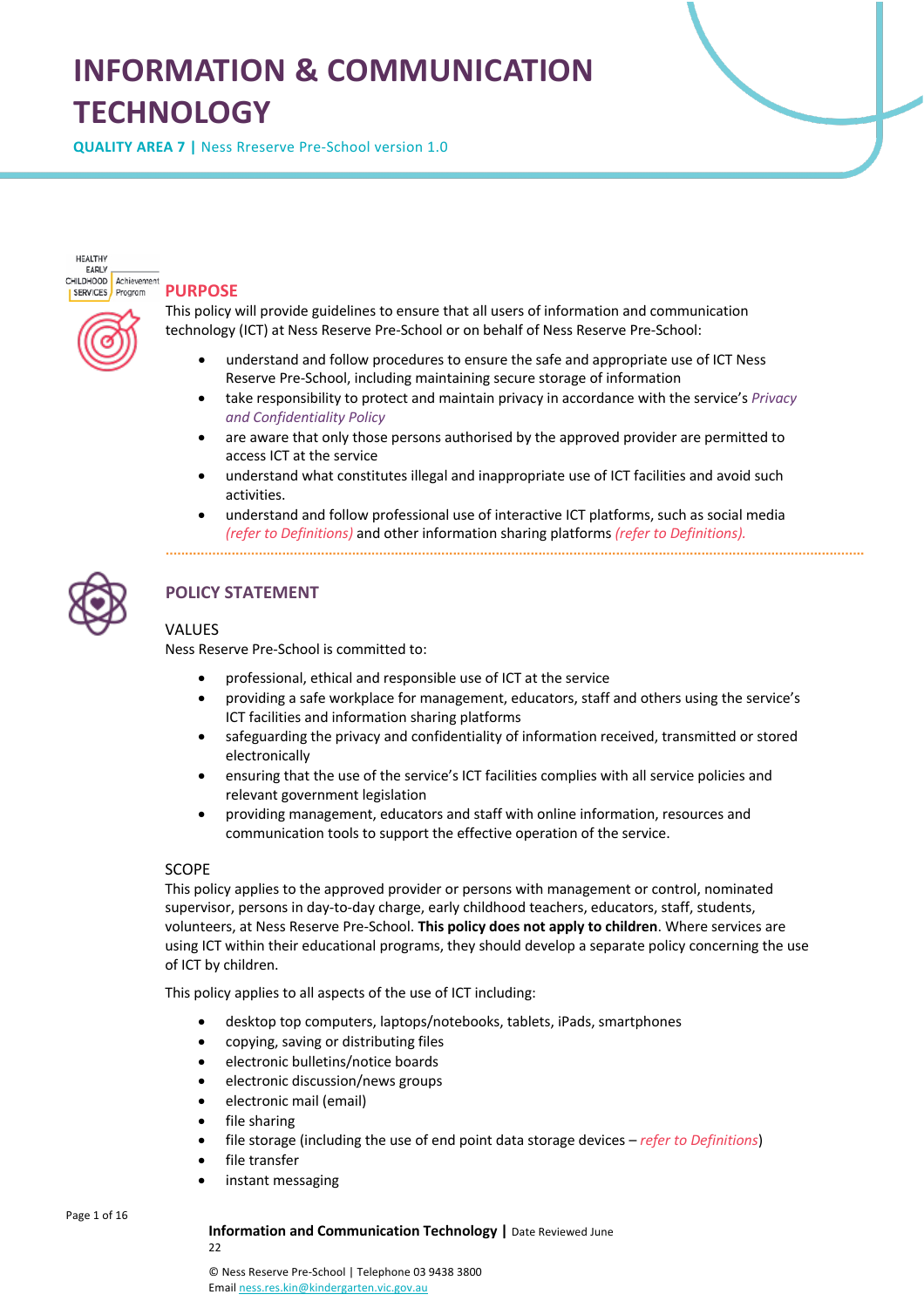- internet usage
- online discussion groups and chat facilities
- portable communication devices including mobile and cordless phones.
- printing material
- social media *(refer to Definitions)*
- streaming media
- subscriptions to list servers, mailing lists or other like services
- video conferencing
- viewing material electronically
- weblogs (blogs)

| <b>RESPONSIBILITIES</b>                                                                                                                                                                                                                               | with management or contro<br>Approved provider and persons | persons in day-to-day charge<br>Nominated supervisor and | educators and all other staff<br>Early childhood teacher, | Parents/guardians | students<br>Contractors, volunteers and |
|-------------------------------------------------------------------------------------------------------------------------------------------------------------------------------------------------------------------------------------------------------|------------------------------------------------------------|----------------------------------------------------------|-----------------------------------------------------------|-------------------|-----------------------------------------|
| Ensuring that the use of the service's ICT complies with all<br>relevant state and federal legislation (refer to Legislation and<br>standards), and all service policies (including Privacy and<br>Confidentiality Policy and Code of Conduct Policy) | $\sqrt{}$                                                  | $\sqrt{ }$                                               | $\sqrt{}$                                                 | $\sqrt{}$         | V                                       |
| Managing inappropriate use of ICT as described in Attachment 2                                                                                                                                                                                        | $\sqrt{ }$                                                 | $\sqrt{}$                                                |                                                           |                   |                                         |
| Providing suitable ICT facilities to enable early childhood<br>teachers, educators and staff to effectively manage and operate<br>the service                                                                                                         | $\sqrt{}$                                                  | $\sqrt{}$                                                |                                                           |                   |                                         |
| Authorising the access of early childhood teachers, educators,<br>staff, volunteers and students to the service's ICT facilities, as<br>appropriate                                                                                                   | $\sqrt{}$                                                  | $\sqrt{ }$                                               |                                                           |                   |                                         |
| Providing clear procedures and protocols that outline the<br>parameters for use of the service's ICT facilities both at the<br>service and when working from home (refer to Attachment 1)                                                             | $\sqrt{}$                                                  | $\sqrt{}$                                                |                                                           |                   |                                         |
| Embedding a culture of awareness and understanding of security<br>issues at the service                                                                                                                                                               | $\sqrt{ }$                                                 | $\sqrt{ }$                                               | $\sqrt{}$                                                 | $\sqrt{}$         | $\sqrt{}$                               |
| Ensuring that effective financial procedures and security<br>measures are implemented where transactions are made using<br>the service's ICT facilities, e.g. handling fees, invoice payments,<br>and using online banking                            | $\sqrt{}$                                                  | $\sqrt{}$                                                |                                                           |                   |                                         |
| Ensuring that the service's computer software and hardware are<br>purchased from an appropriate and reputable supplier                                                                                                                                | $\sqrt{}$                                                  | $\sqrt{ }$                                               |                                                           |                   |                                         |
| Identifying the need for additional password-protected email<br>accounts for management, early childhood teachers, educators,                                                                                                                         | $\sqrt{}$                                                  | $\sqrt{}$                                                |                                                           |                   |                                         |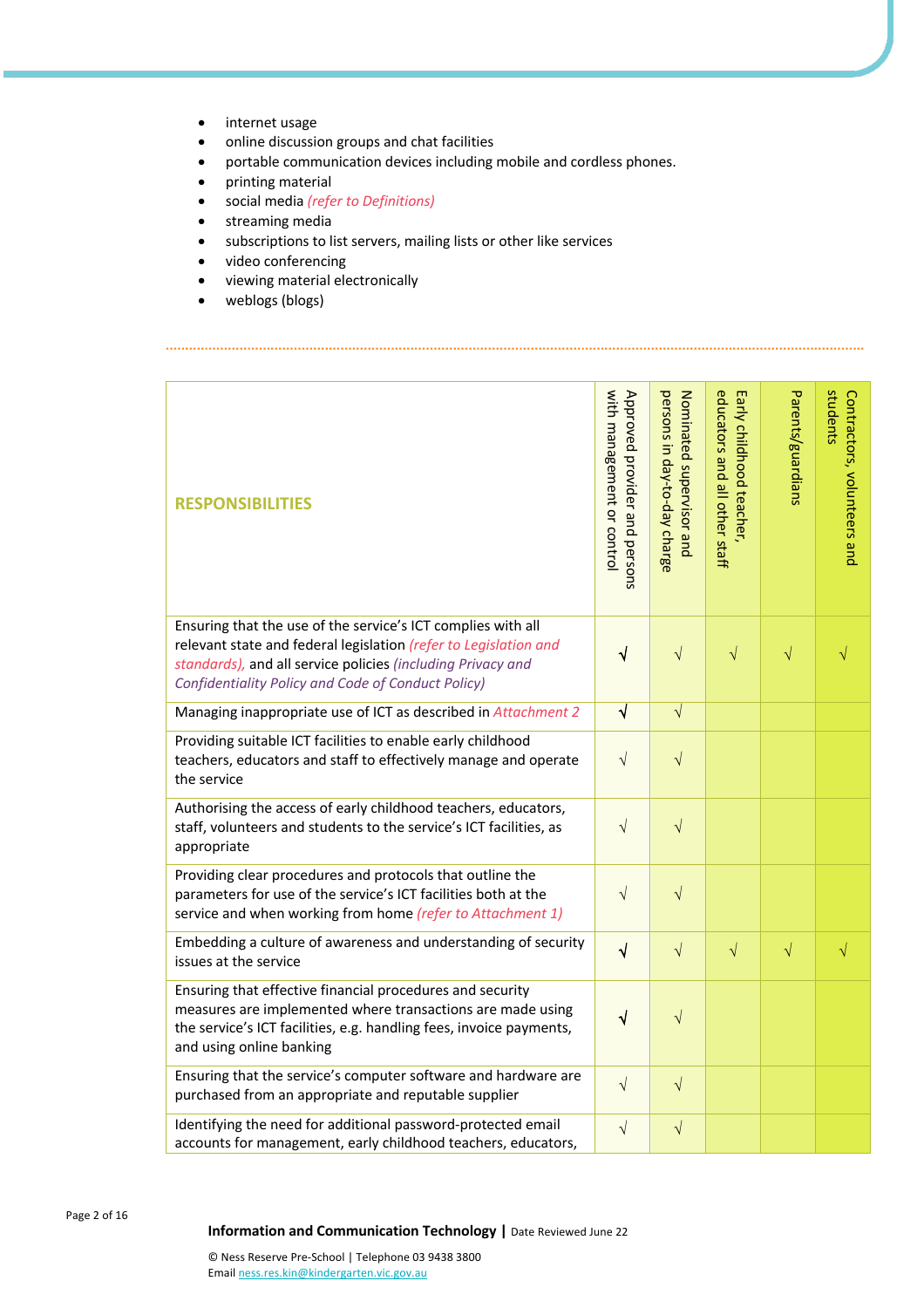| staff and others at the service, and providing these as<br>appropriate                                                                                                                                                                                    |            |           |           |           |           |
|-----------------------------------------------------------------------------------------------------------------------------------------------------------------------------------------------------------------------------------------------------------|------------|-----------|-----------|-----------|-----------|
| Identifying the training needs of early childhood teachers,<br>educators and staff in relation to ICT, and providing<br>recommendations for the inclusion of training in ICT in<br>professional development activities                                    | $\sqrt{}$  | $\sqrt{}$ |           |           |           |
| Ensuring regular backup of critical data and information at the<br>service (refer to Attachment 1)                                                                                                                                                        | $\sqrt{ }$ | $\sqrt{}$ | $\sqrt{}$ |           |           |
| Ensuring secure storage of all information at the service,<br>including backup files (refer to Privacy and Confidentiality Policy)                                                                                                                        | $\sqrt{ }$ | $\sqrt{}$ | $\sqrt{}$ |           |           |
| Adhering to the requirements of the Privacy and Confidentiality<br>Policy in relation to accessing information on the service's<br>computer/s, including emails                                                                                           | $\sqrt{}$  | $\sqrt{}$ | $\sqrt{}$ |           |           |
| Considering encryption (refer to Definitions) of data for extra<br>security                                                                                                                                                                               | $\sqrt{ }$ | $\sqrt{}$ |           |           |           |
| Ensuring that reputable anti-virus and firewall software (refer to<br>Definitions) are installed on service computers, and that<br>software is kept up to date                                                                                            | $\sqrt{}$  | $\sqrt{}$ |           |           |           |
| Developing procedures to minimise unauthorised access, use<br>and disclosure of information and data, which may include<br>limiting access and passwords, and encryption (refer to<br>Definitions)                                                        | $\sqrt{ }$ | $\sqrt{}$ |           |           |           |
| Ensuring that the service's liability in the event of security<br>breaches, or unauthorised access, use and disclosure of<br>information and data is limited by developing and publishing<br>appropriate disclaimers (refer to Definitions)               | $\sqrt{}$  | $\sqrt{}$ |           |           |           |
| Developing procedures to ensure data and information (e.g.<br>passwords) are kept secure, and only disclosed to individuals<br>where necessary e.g. to new educators, staff or committee of<br>management                                                 | V          | $\sqrt{}$ |           |           |           |
| Being aware of the requirements and complying with this policy                                                                                                                                                                                            | $\sqrt{}$  | $\sqrt{}$ | $\sqrt{}$ | $\sqrt{}$ | $\sqrt{}$ |
| Appropriate use of endpoint data storage devices (refer to<br>Definitions) by ICT users at the service                                                                                                                                                    | $\sqrt{}$  | $\sqrt{}$ | $\sqrt{}$ | $\sqrt{}$ |           |
| Ensuring that all material stored on endpoint data storage<br>devices is also stored on a backup drive, and that both device<br>and drive are kept in a secure location                                                                                   | $\sqrt{ }$ | $\sqrt{}$ | $\sqrt{}$ |           |           |
| Ensuring that written permission is provided by<br>parents/guardians for authorised access to the service's<br>computer systems and internet by persons under 18 years of age<br>(e.g. a student on placement at the service) (refer to Attachment<br>5). | $\sqrt{}$  | $\sqrt{}$ |           |           |           |
| Providing authorisation to early childhood teachers, educators<br>and staff to be social media representatives for Ness Reserve<br>Pre-School (refer to Attachment 3)                                                                                     | $\sqrt{}$  | $\sqrt{}$ |           |           |           |
| Complying with all relevant legislation and service policies,<br>protocols and procedures, including those outlined in<br><b>Attachments 1</b>                                                                                                            | $\sqrt{ }$ | $\sqrt{}$ | $\sqrt{}$ | $\sqrt{}$ |           |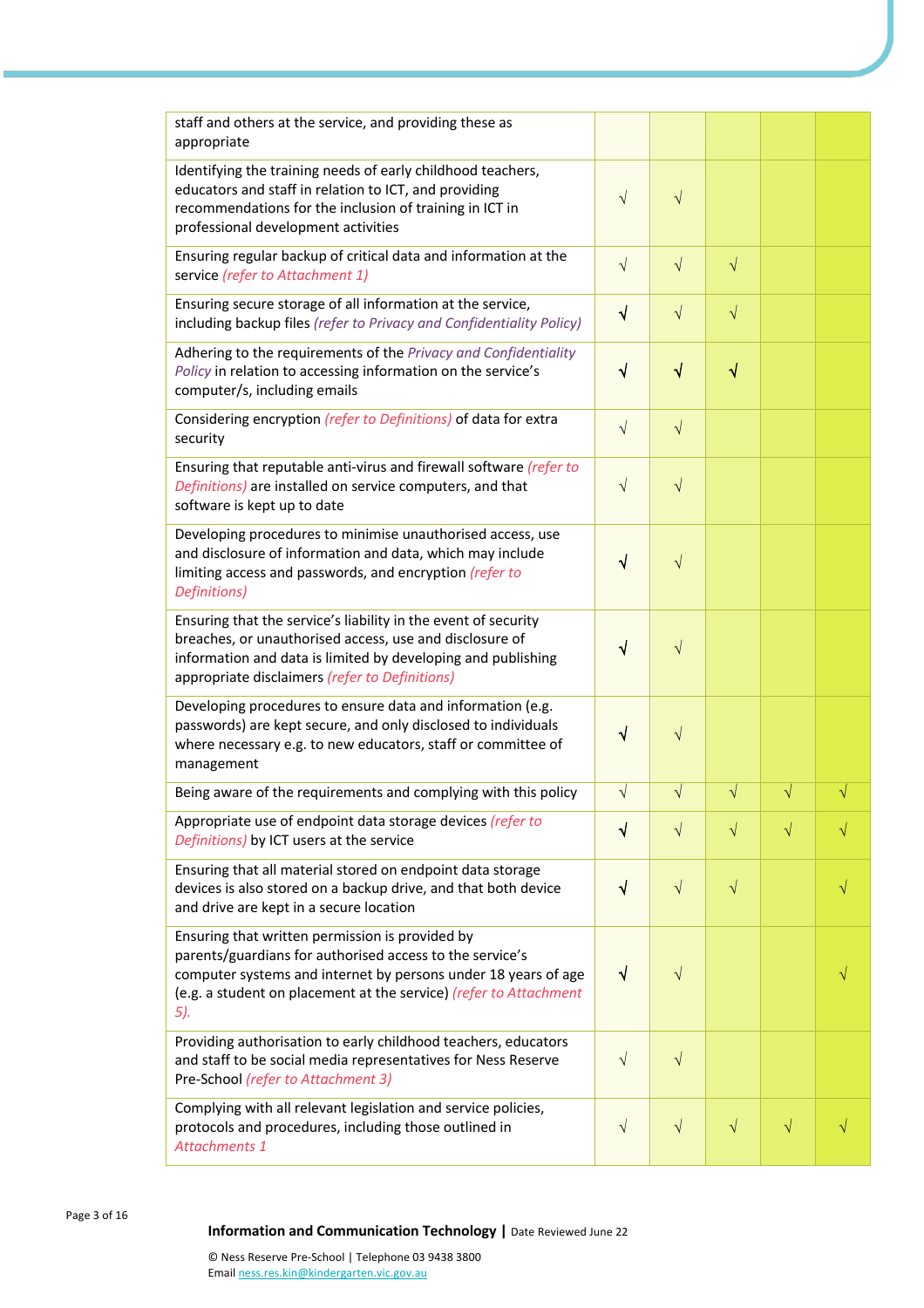| Reading and understanding what constitutes inappropriate use<br>of ICT (refer to Attachment 2)                                                                                                                  | $\sqrt{ }$ | $\sqrt{}$  | $\sqrt{}$ | √         | √         |  |
|-----------------------------------------------------------------------------------------------------------------------------------------------------------------------------------------------------------------|------------|------------|-----------|-----------|-----------|--|
| Completing the authorised user agreement form (refer to<br>Attachment 4)                                                                                                                                        | $\sqrt{}$  | $\sqrt{}$  | $\sqrt{}$ |           | $\sqrt{}$ |  |
| Maintaining the security of ICT facilities belonging to Ness<br>Reserve Pre-School and keeping allocated passwords secure,<br>including not sharing passwords and logging off after using a<br>computer         | $\sqrt{ }$ | $\sqrt{}$  | $\sqrt{}$ | $\sqrt{}$ |           |  |
| Accessing accounts, data or files on the service's computers only<br>where authorisation has been provided                                                                                                      |            | $\sqrt{ }$ | $\sqrt{}$ |           | $\sqrt{}$ |  |
| Co-operating with other users of the service's ICT to ensure fair<br>and equitable access to resources                                                                                                          | $\sqrt{ }$ | $\sqrt{}$  | $\sqrt{}$ |           | $\sqrt{}$ |  |
| Obtaining approval from the approved provider before<br>purchasing licensed computer software and hardware                                                                                                      |            | $\sqrt{ }$ | $\sqrt{}$ |           |           |  |
| Ensuring no illegal material is transmitted at any time via any ICT<br>medium (refer to Attachment 2)                                                                                                           | $\sqrt{ }$ | $\sqrt{ }$ | $\sqrt{}$ | $\sqrt{}$ | $\sqrt{}$ |  |
| Using the service's email, messaging and social media (refer to<br>Definitions) facilities for service-related and lawful activities only<br>(refer to Attachment 2)                                            | $\sqrt{ }$ | $\sqrt{}$  | $\sqrt{}$ | $\sqrt{}$ | V         |  |
| Using endpoint data storage devices (refer to Definitions)<br>supplied by the service for service-related business only, and<br>ensuring that this information is protected from unauthorised<br>access and use |            | $\sqrt{}$  | $\sqrt{}$ |           |           |  |
| Notifying the approved provider of any damage, faults or loss of<br>endpoint data storage devices                                                                                                               |            | $\sqrt{}$  | $\sqrt{}$ |           | $\sqrt{}$ |  |
| Signing an acknowledgement form upon receipt of a USB or<br>portable storage device (including a laptop) (refer to Attachment<br>4)                                                                             |            | $\sqrt{}$  | $\sqrt{}$ |           |           |  |
| Restricting the use of personal mobile phones to rostered<br>breaks, and only used in areas outside of spaces being utilised<br>for education and care of children                                              | $\sqrt{ }$ | $\sqrt{}$  | $\sqrt{}$ | $\sqrt{}$ |           |  |
| Responding only to emergency phone calls when responsible for<br>supervising children to ensure adequate supervision of children<br>at all times (refer to Supervision of Children Policy)                      | $\sqrt{ }$ | $\sqrt{}$  | $\sqrt{}$ |           |           |  |
| Ensuring electronic files containing information about children<br>and families are kept secure at all times (refer to Privacy and<br><b>Confidentiality Policy)</b>                                            | $\sqrt{ }$ | $\sqrt{}$  | $\sqrt{}$ |           |           |  |
| Responding to a privacy breach in accordance with Privacy and<br>Confidentiality policy.                                                                                                                        | $\sqrt{}$  | $\sqrt{}$  |           |           |           |  |
| Complying with the appropriate use of social media (refer to<br>Definitions) platforms (refer to Attachment 3)                                                                                                  | $\sqrt{ }$ | $\sqrt{ }$ | $\sqrt{}$ |           | $\sqrt{}$ |  |
| Complying with this policy at all times to protect the privacy,<br>confidentiality and interests of Ness Reserve Pre-School<br>employees, children and families                                                 | $\sqrt{ }$ | $\sqrt{}$  | $\sqrt{}$ |           |           |  |
| BOLD tick $\sqrt{}$ indicates legislation requirement                                                                                                                                                           |            |            |           |           |           |  |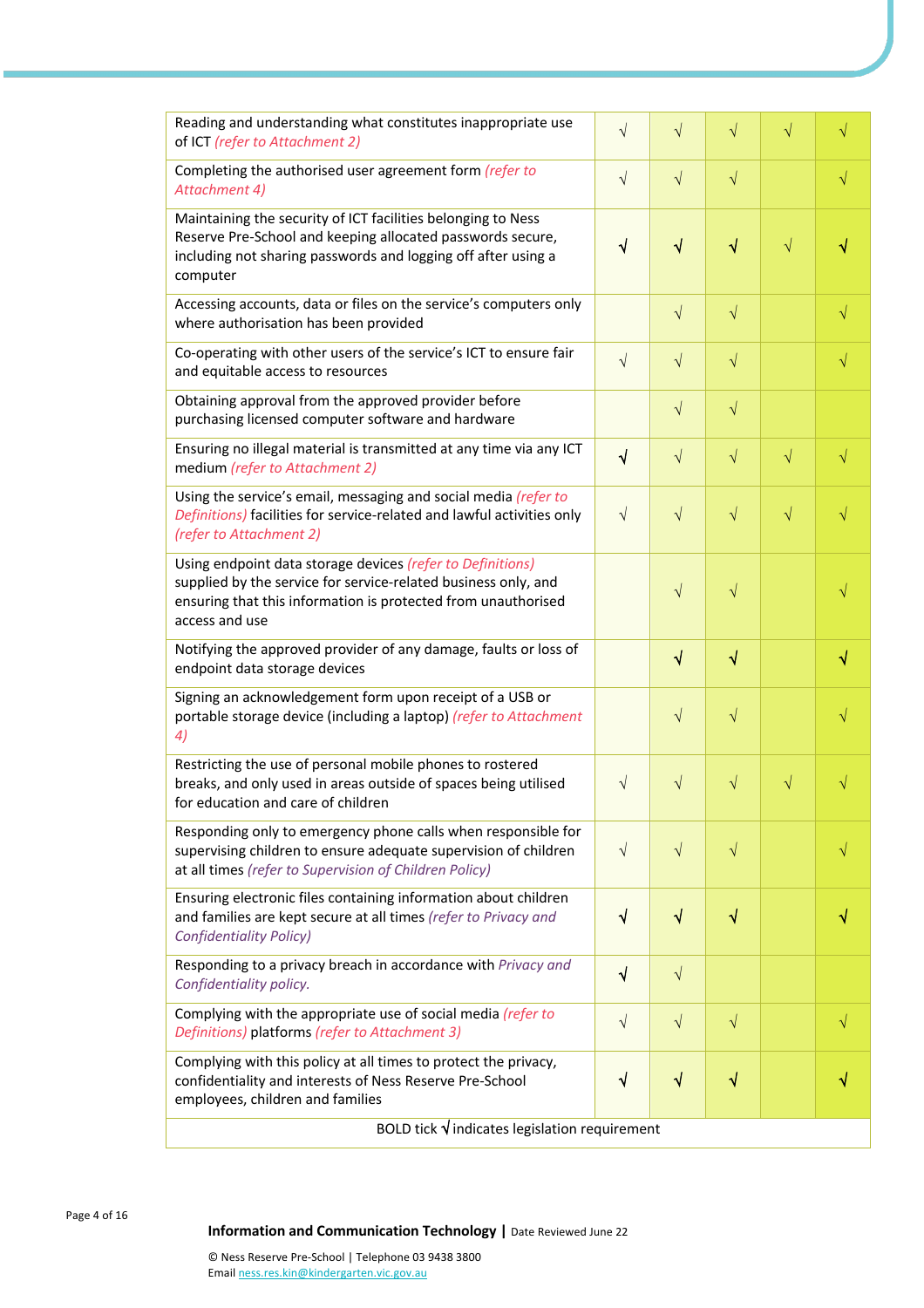

# **PROCEDURES**

Refer to *Attachment 1* for the following procedures

- Email usage
- Digital storage of personal and health information
- Data back up
- Password management



# **BACKGROUND AND LEGISLATION**

# BACKGROUND

The ICT environment is continually changing. Early childhood services now have access to a wide variety of technologies via fixed, wireless and mobile devices. While ICT is a cost-effective, timely and efficient tool for research, communication and management of a service, there are also legal responsibilities in relation to information privacy, security and the protection of employees, families and children.

State and federal laws, including those governing information privacy, copyright, occupational health and safety, anti-discrimination and sexual harassment, apply to the use of ICT *(refer to Legislation and standards).* Illegal and inappropriate use of ICT resources includes pornography, fraud, defamation, breach of copyright, unlawful discrimination or vilification, harassment (including sexual harassment, stalking and privacy violations) and illegal activity, including illegal peer-to-peer file sharing.

The Victorian Government funds the State Library Victoria to deliver the Kindergarten IT Program, which provides the following services to eligible organisations:

- Internet connectivity for kindergartens (data connection only)
- Twenty email addresses per kindergarten
- User support for general computer and Microsoft software enquiries
- Web hosting options
- Coordinated IT Training for eligible services including privacy and cyber safety training
- Providing advice for kindergartens purchasing new computers with the option to supply and install (kindergartens meet the purchase and installation costs)
- Repair of computer hardware that was provided by the Department of Education and Training through the Kindergarten IT Project roll-out

## LEGISLATION AND STANDARDS

Relevant legislation and standards include but are not limited to:

- Broadcasting Services Act 1992 (Cth)
- Charter of Human Rights and Responsibilities Act 2006 (Vic)
- Crimes Act 1958 (Vic)
- Classification (Publications, Films and Computer Games) Act 1995
- Commonwealth Classification (Publication, Films and Computer Games) Act 1995
- Competition and Consumer Act 2010 (Cth)
- Copyright Act 1968 (Cth)
- Copyright Amendment Act 2006 (Cth)
- Cybercrime Act 2001 (Cth)
- Education and Care Services National Law Act 2010
- Education and Care Services National Regulations 2011
- Equal Opportunity Act 2010 (Vic)
- Freedom of Information Act 1982
- Health Records Act 2001 (Vic)
- Information Privacy Act 2000 (Vic)

Page 5 of 16

#### **Information and Communication Technology |** Date Reviewed June 22

© Ness Reserve Pre-School | Telephone 03 9438 3800 Email ness.res.kin@kindergarten.vic.gov.au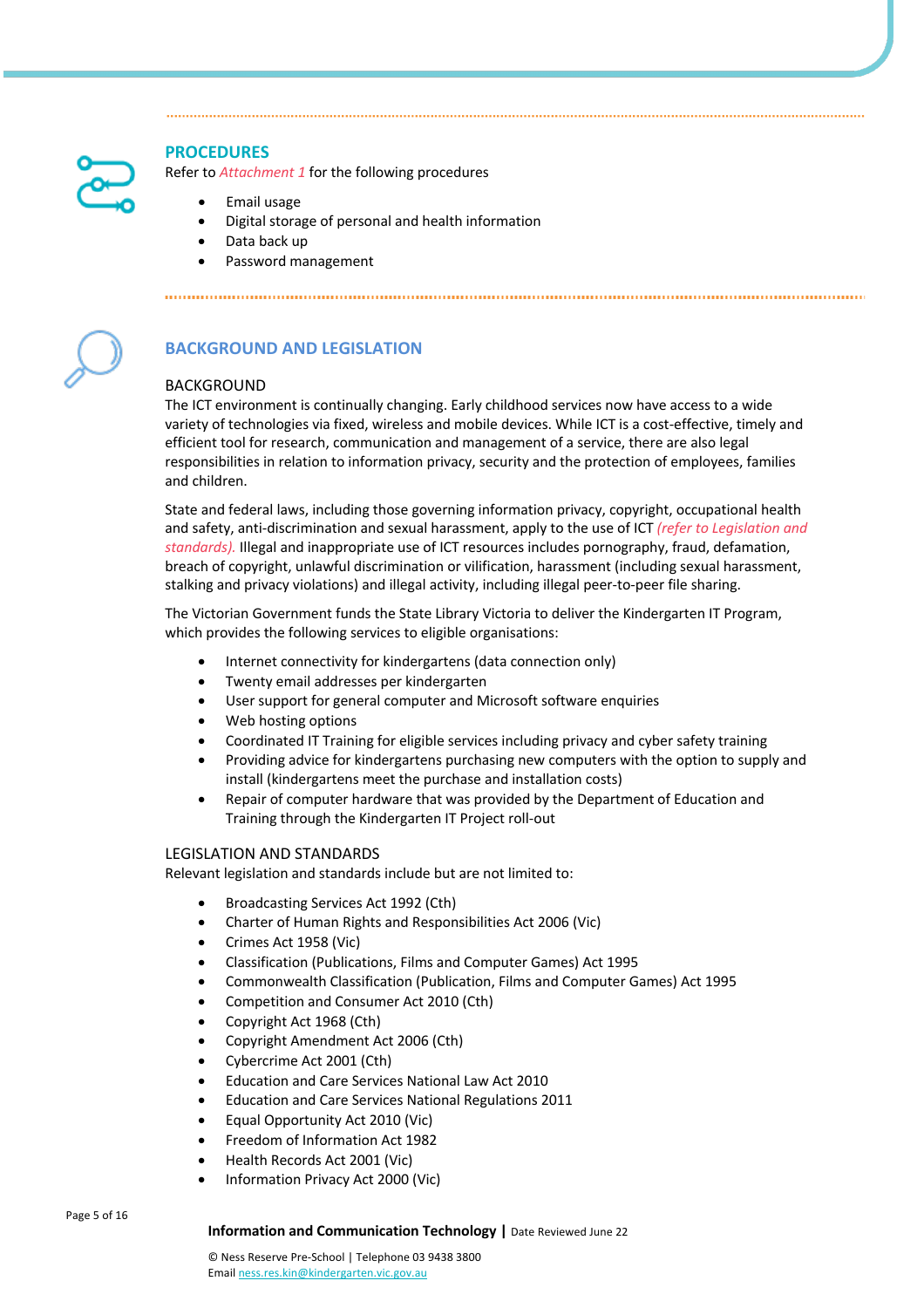- National Quality Standard, Quality Area 7: Governance and Leadership
- Occupational Health and Safety Act 2004 (Vic)
- Privacy Act 1988 (Cth)
- Privacy and Data Protection Act 2014 (Vic)
- Protected Disclosure Act 2012 (Vic)
- Public Records Act 1973 (Vic)
- Sex Discrimination Act 1984 (Cth)
- Spam Act 2003 (Cth)
- Trade Marks Act 1995 (Cth)

The most current amendments to listed legislation can be found at:

- Victorian Legislation Victorian Law Today: www.legislation.vic.gov.au
- Commonwealth Legislation Federal Register of Legislation: www.legislation.gov.au

## **DEFINITIONS**

The terms defined in this section relate specifically to this policy. For regularly used terms e.g. Approved Provider, Nominated Supervisor, Notifiable Complaints, Serious Incidents, Duty of Care, etc. refer to the Definitions file of the PolicyWorks catalogue.

**Anti-spyware:** Software designed to remove spyware: a type of malware *(refer to Definitions),* that collects information about users without their knowledge.

**Chain email:** An email instructing recipients to send out multiple copies of the same email so that circulation increases exponentially.

**Computer virus:** Malicious software programs, a form of malware *(refer to Definitions)*, that can spread from one computer to another through the sharing of infected files, and that may harm a computer system's data or performance.

**Cyber safety:** The safe and responsible use of technology including use of the internet, electronic media and social media in order to ensure information security and personal safety. There are three main areas of risk to safety:

- Content: being exposed to illegal, inappropriate or harmful material
- Contact: being subjected to harmful online interactions with other users (including bullying)
- Conduct: personal online behaviour that increases the likelihood of, or causes, harm.

**Defamation:** To injure or harm another person's reputation without good reason or justification. Defamation is often in the form of slander or libel.

**Disclaimer:** Statement(s) that seeks to exclude or limit liability and is usually related to issues such as copyright, accuracy and privacy.

**Electronic communications:** Email, instant messaging, communication through social media and any other material or communication sent electronically.

**Encryption:** The process of systematically encoding data before transmission so that an unauthorised party cannot decipher it. There are different levels of encryption available.

**Endpoint data storage devices:** Devices capable of storing information/data. New devices are continually being developed, and current devices include:

- laptops
- USB sticks, external or removable hard drives, thumb drives, pen drives and flash drives
- iPods or other similar devices
- cameras with USB drive connection
- iPhones/smartphones

Page 6 of 16

#### **Information and Communication Technology |** Date Reviewed June 22

© Ness Reserve Pre-School | Telephone 03 9438 3800 Email ness.res.kin@kindergarten.vic.gov.au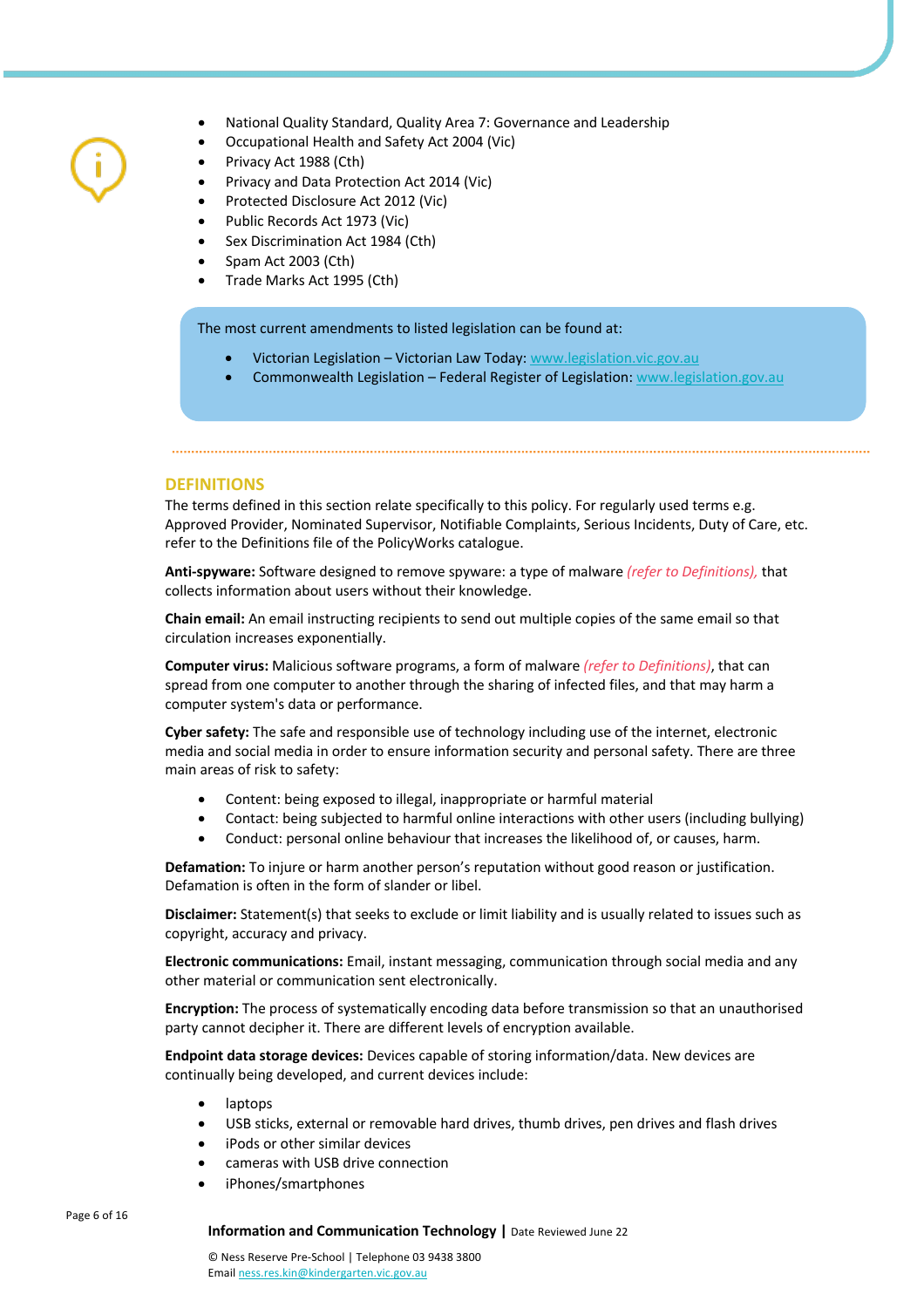- PCI/PC Card/PCMCIA storage cards
- PDAs (Personal Digital Assistants)
- other data-storage devices (CD-ROM and DVD).

**Firewall:** The primary method of keeping a computer/network secure. A firewall controls (by permitting or restricting) traffic into and out of a computer/network and, as a result, can protect these from damage by unauthorised users.

**Flash drive:** A small data-storage device that uses flash memory, and has a built-in USB connection. Flash drives have many names, including jump drives, thumb drives, pen drives and USB keychain drives.

**Information sharing platforms:** Describes the exchange of data between various organisations, people and technologies This can include but no limited to Dropbox, Google Drive, Sharepoint, Skype for Business, One Drive

**Integrity:** (In relation to this policy) refers to the accuracy of data. Loss of data integrity may be either gross and evident (e.g. a computer disk failing) or subtle (e.g. the alteration of information in an electronic file).

**Malware:** Short for 'malicious software'. Malware is intended to damage or disable computers or computer systems.

**PDAs (Personal Digital Assistants):** A handheld computer for managing contacts, appointments and tasks. PDAs typically include a name and address database, calendar, to-do list and note taker. Wireless PDAs may also offer email and web browsing, and data can be synchronised between a PDA and a desktop computer via a USB or wireless connection.

**Portable storage device (PSD)** *or* **removable storage device (RSD):** Small, lightweight, portable easyto-use device that is capable of storing and transferring large volumes of data. These devices are either exclusively used for data storage (for example, USB keys) or are capable of multiple other functions (such as iPods and PDAs).

**Security:** (In relation to this policy) refers to the protection of data against unauthorised access, ensuring confidentiality of information, integrity of data and the appropriate use of computer systems and other resources.

**Social Media:** A computer-based technology that facilitates the sharing of ideas, thoughts, information and photos through the building of virtual networks and communities**.** Examples can include but not limited to, Facebook, YouTube, WhatsApp, Facebook Messenger, TikTok and Instagram

**Spam:** Unsolicited and unwanted emails or other electronic communication.

**USB interface:** Universal Serial Bus (USB) is a widely used interface for attaching devices to a host computer. PCs and laptops have multiple USB ports that enable many devices to be connected without rebooting the computer or turning off the USB device.

**USB key:** Also known as sticks, drives, memory keys and flash drives, a USB key is a device that plugs into the computer's USB port and is small enough to hook onto a key ring. A USB key allows data to be easily downloaded and transported/transferred.

**Virus:** A program or programming code that multiplies by being copied to another program, computer or document. Viruses can be sent in attachments to an email or file, or be present on a disk or CD. While some viruses are benign or playful in intent, others can be quite harmful: erasing data or requiring the reformatting of hard drives.

Page 7 of 16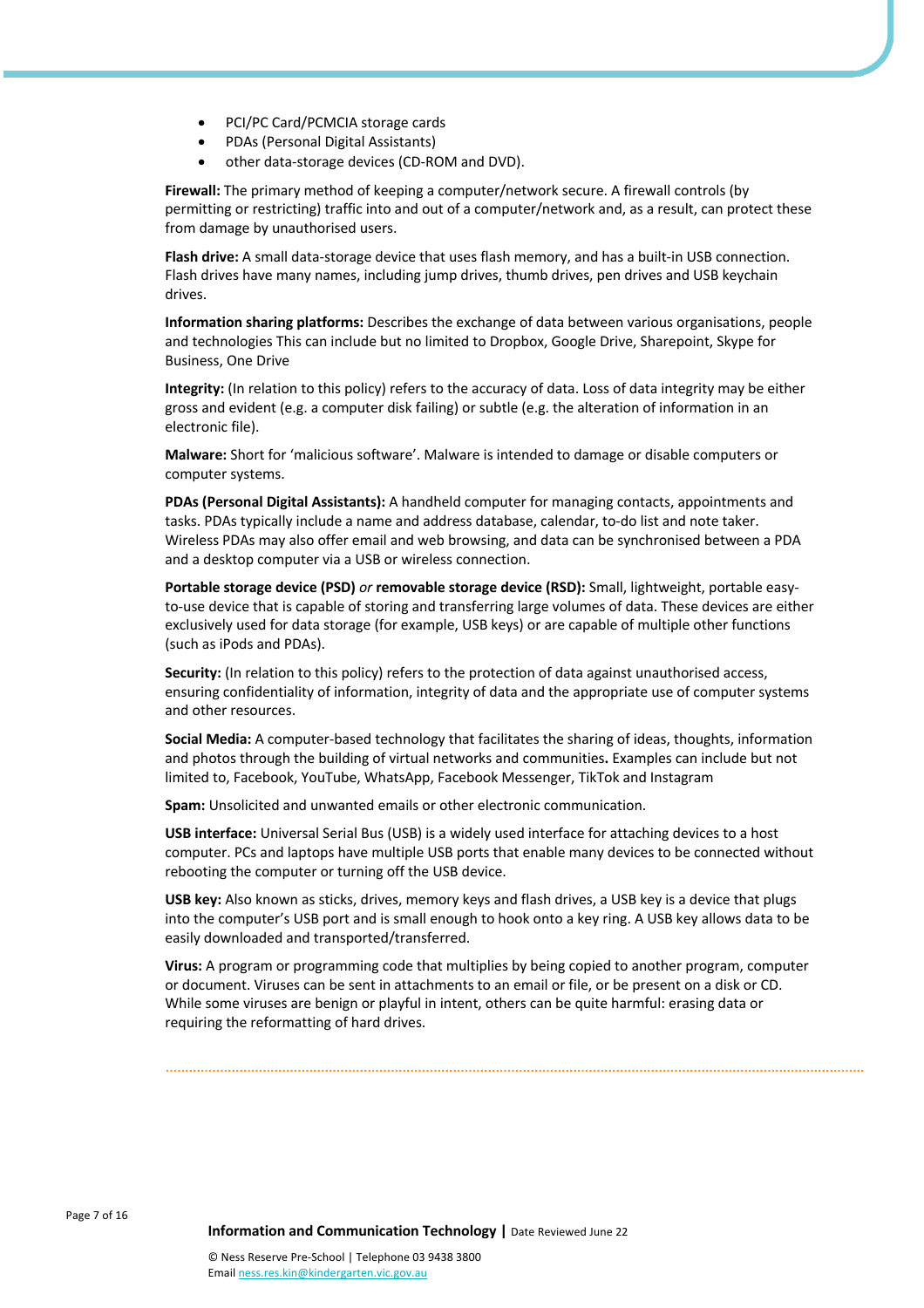

# **SOURCES AND RELATED POLICIES**

# SOURCES

- Acceptable Use Policy, DET Information, Communications and Technology (ICT) Resources: https://www.education.vic.gov.au/school/teachers/management/infrastructure/Pages/acce ptableuse.aspx
- IT for Kindergartens: www.kindergarten.vic.gov.au

#### RELATED POLICIES

- Code of Conduct
- Complaints and Grievances
- Curriculum Development
- Enrolment and Orientation
- Governance and Management of the Service
- Occupational Health and Safety
- Privacy and Confidentiality
- **Staffing**



## **EVALUATION**

In order to assess whether the values and purposes of the policy have been achieved, the Approved Provider will:

- regularly seek feedback from everyone affected by the policy regarding its effectiveness
- monitor the implementation, compliance, complaints and incidents in relation to this policy
- keep the policy up to date with current legislation, research, policy and best practice
- revise the policy and procedures as part of the service's policy review cycle, or as required
- notifying all stakeholders affected by this policy at least 14 days before making any significant changes to this policy or its procedures, unless a lesser period is necessary due to risk



# **ATTACHMENTS**

- Attachment 1: Procedures for use of ICT at the service
- Attachment 2: Unacceptable/inappropriate use of ICT facilities
- Attachment 3: Social Media Guidelines
- Attachment 4: Authorised user agreement
- Attachment 5: Parent/guardian authorisation for under-age access to the Ness Reserve Pre-School ICT facilities:



## **AUTHORISATION**

This policy was adopted by the approved provider of Ness Reserve Pre-School on 21<sup>st</sup> of June 2021

#### **REVIEW DATE:** October 2023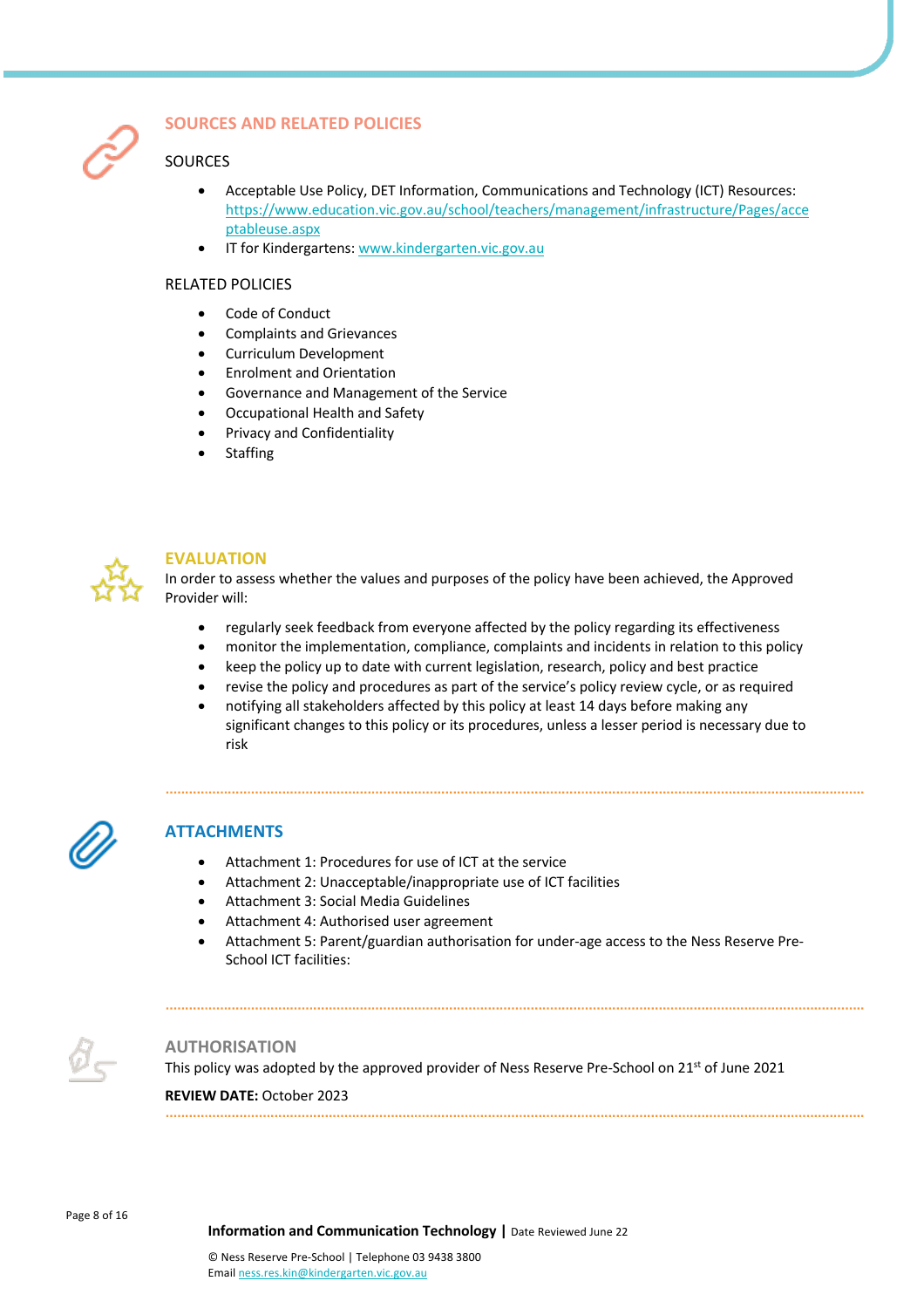# **ATTACHMENT 1. PROCEDURES FOR USE OF ICT AT THE SERVICE**

# Email usage

- Content of emails and email addresses must always be checked before sending.
- When sending emails to multiple recipients, care should be taken to avoid the inappropriate disclosure of email addresses to a whole group of recipients; blind copying (BCC) should be used where appropriate.
- Always include a subject description in the subject line.
- Create an email signature that identifies employee name, title, service name, service phone number and address
- Always include a disclaimer *(refer to Definitions)* which is common to all users, on emails to limit liability.
- Be cautious about opening files or launching programs that have been received as an attachment via email from the email itself. Instead, save an attachment to disk and scan with anti-virus software before opening, and keep an eye out for unusual filenames.
- Never open emails if unsure of the sender.
- Check email accounts on a regular basis and forward relevant emails to the approved provider or appropriate committee members/staff.
- Remove correspondence that is no longer required from the computer quarterly.
- Respond to emails as soon as is practicable.
- Never send unauthorised marketing content or solicitation emails
- Be suspicious of clickbait titles.

# Digital storage of personal and health information

- Digital records containing personal, sensitive and/or health information, or photographs of children must be password protected and stored securely so that privacy and confidentiality is maintained. This information must not be removed from the service without authorisation, as security of the information could be at risk *(refer to Privacy and Confidentiality Policy).*
- Digital records containing personal, sensitive and/or health information, or photographs of children may need to be removed from the service from time-to-time for various reasons, including for:
	- o excursions and service events *(refer to Excursions and Service Events Policy)*
	- o offsite storage, where there is not enough space at the service premises to store the records.

In such circumstances, services must ensure that the information is transported, handled and stored securely so that privacy and confidentiality is maintained at all times.

- ICT users are not to view or interfere with other users' files or directories, knowingly obtain unauthorised access to information or damage, delete, insert or otherwise alter data without permission.
- Ensure all material stored on an endpoint data storage device is also stored on a backup drive, and that both device and drive are kept in a secure location.

## Backing up data

Data backup is the process of creating accessible data copies for use in the event of breach or loss.

- Develop a written backup plan that identifies:
	- o What's being backed up
	- o Where it's being backed up
	- o How often backups will occur
	- o Who's in charge of performing backups
	- o Who's in charge of monitoring the success of these backups
	- o How will backup drives be stored securely

Services can choose to either between onsite or remote backup:

- Onsite Backup
	- o copy data to a second hard drive, either manually or at specified intervals.
- Remote Backup- cloud based backup server
	- o install the software on every computer containing data that needs to be backed up,
	- o set up a backup schedule, and
	- o identify the files and folders to be copied.

Page 9 of 16

#### **Information and Communication Technology |** Date Reviewed June

22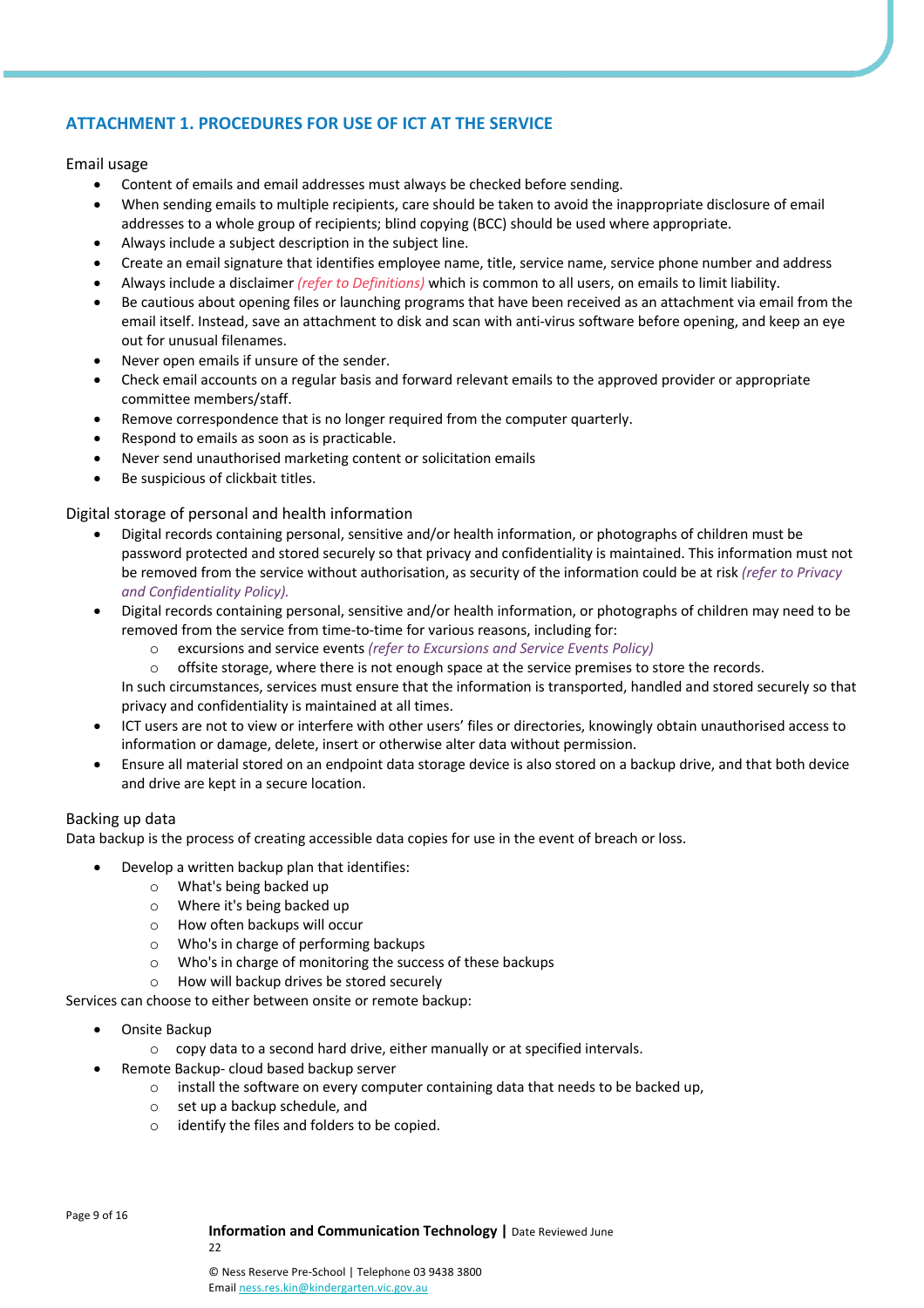# Password management

The effective management of passwords is the first line of defence in the electronic security of an organisation. Every ICT facility should have a password strategy in place as part of the overall security strategy. The technical considerations and principals outlined below are intended to be used as a guide for developing a password procedure.

Technical considerations include:

- a strong password should:
	- o Be at least 8 characters in length
	- o Contain both upper and lowercase alphabetic characters (e.g. A-Z, a-z)
	- o Have at least one numerical character (e.g. 0-9)
	- o Have at least one special character (e.g. ~!@#\$%^&\*()\_-+=)
- always verify a user's identity before resetting a password
- change passwords when an employer leaves the service
- password rotation; changed every 90 days or less
- do not use automatic logon functionality
- use of account lockouts for incorrect passwords, with a limit of 5 or fewer bad attempts.

Users should always follow these principles:

- do not share passwords with anyone. If there is an issue that requires you to do so, remember to change the password immediately after the issue has been resolved.
- never use the same password for work accounts as the one you have for personal use (banking, etc.).
- do not write down passwords or include them in an email.
- do not store passwords electronically unless they are encrypted.
- never use the "remember password" feature on any systems; this option should be disabled
- Do not use the same password for multiple administrator accounts.

# Working from home

When an approved provider, nominated supervisor, early childhood teachers, educators or staff members are working from home they must:

- complete the authorised user agreement form *(refer to Attachment 4)*
- conduct a workstation assessment; taking reasonable care in choosing a suitable work space, including ergonomics, lighting, thermal comfort, safety, and privacy
- ensure security and confidentiality of work space, keeping private, sensitive, heath information, planning, educational programs and children's records confidential and secure at all times
- keep allocated passwords secure, including not sharing passwords and logging off after using a computer
- adhere to the *Privacy and Confidently Policy*
- report breaches to privacy or loss of private, sensitive, and heath information to nominated superiors as soon as practically possible.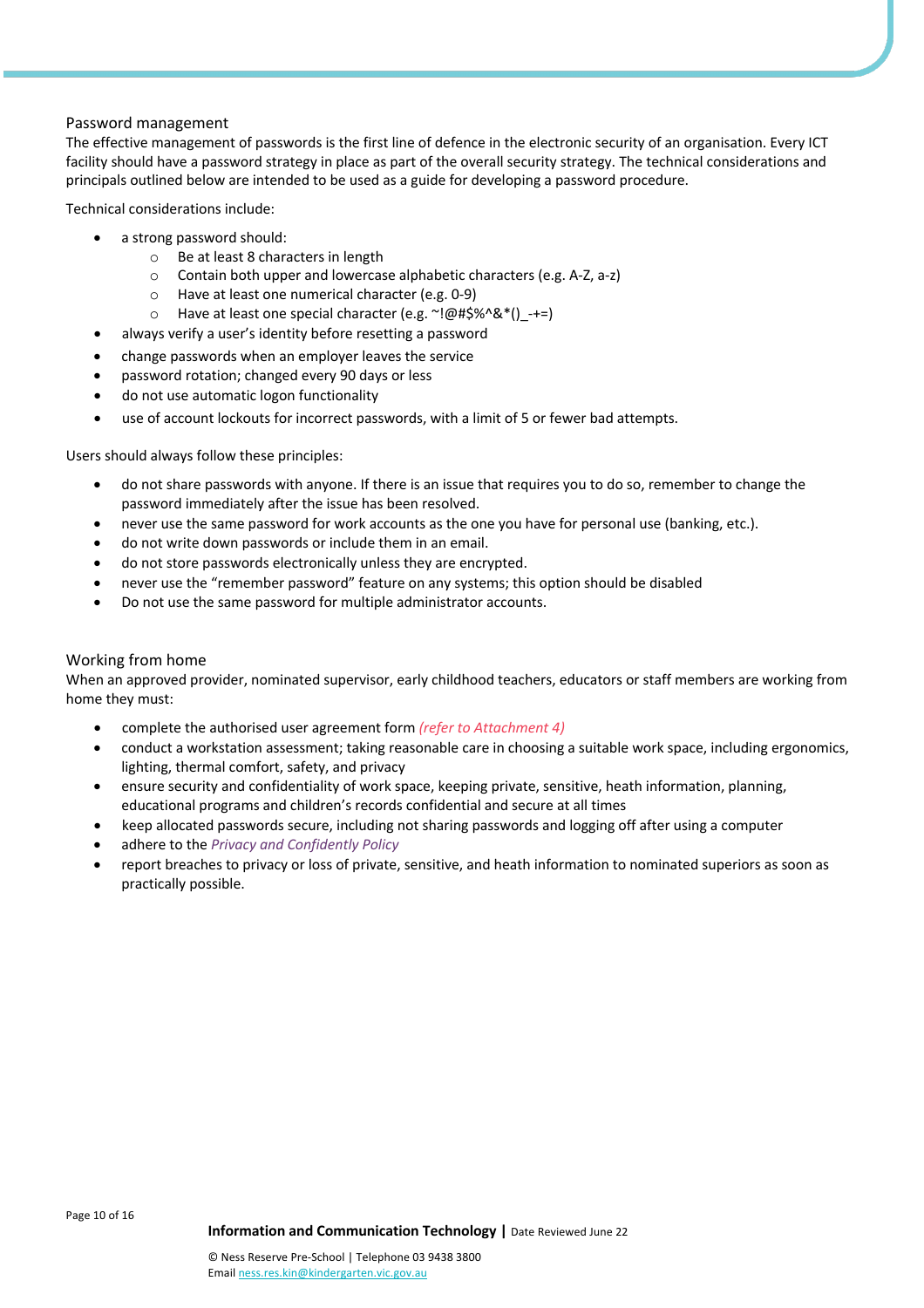# **ATTACHMENT 2. UNACCEPTABLE/INAPPROPRIATE USE OF ICT FACILITIES**

Users of the ICT facilities (and in particular, the internet, email and social media) provided by Ness Reserve Pre-School must not:

- create or exchange messages that are offensive, harassing, obscene or threatening
- create, copy, transmit or retransmit chain emails *(refer to Definitions)*, spam *(refer to Definitions)* or other unauthorised mass communication
- use the ICT facilities as a platform to gain unauthorised access to other systems
- carry out activities that are illegal, inappropriate or offensive to fellow employees or the public. Such activities include, but are not limited to, hate speech or material that ridicules/discriminates against others on the basis of race, nationality, creed, religion, ability/disability, gender or sexual orientation
- use the ICT facilities to access, download, create, store or distribute illegal, offensive, obscene or objectionable material (including pornography and sexually explicit material). It will not be a defence to claim that the recipient was a consenting adult
- use the ICT facilities to make any personal communication that could suggest that such communication was made in that person's official capacity as an employee or volunteer of Ness Reserve Pre-School
- conduct any outside business or engage in activities related to employment with another organisation
- play games
- use the facilities to assist any election campaign or lobby any government organisation
- exchange any confidential or sensitive information held by Ness Reserve Pre-School unless authorised as part of their duties
- publish the service's email address on a 'private' business card
- harass, slander, intimidate, embarrass, defame, vilify, seek to offend or make threats against another person or group of people
- breach copyright laws through making copies of, or transmitting, material or commercial software.

# Breaches of this policy

- Individuals who use ICT at the service for unlawful purposes may be liable to criminal or civil legal action. This could result in serious consequences, such as a fine, damages and/or costs being awarded against the individual, or imprisonment. The Approved Provider will not defend or support any individual using the service's ICT facilities for an unlawful purpose.
- The service may block access to internet sites where inappropriate use is identified.
- Employees who fail to adhere to this policy may be liable to counselling, disciplinary action or dismissal.
- Management, educators, staff, volunteers and students who fail to adhere to this policy may have their access to the service's ICT facilities restricted/denied.

## **Category 1: illegal — criminal use of material**

This category includes but is not limited to:

- child abuse material offences relating to child pornography covered by the Crimes Act 1958 (Vic). 'Child abuse material' is defined in section 51A of the Crimes Act 1958 (Vic)
- objectionable material offences relating to the exhibition, sale and other illegal acts relating to 'objectionable films' and 'objectionable publications' covered by the Classification (Publications, Films and Computer Games) (Enforcement) Act 1995 (Vic). Such material has or would attract a classification of X18+ (restricted) or RC (refused classification) under the Guidelines for Classification of Films 2012, Guidelines for the Classification of Computer Games 2012 or National Classification Code scheduled to the Classification (Publications, Films and Computer Games) Act 1995 (Cth)
- reckless or deliberate copyright infringement
- any other material or activity that involves or is in furtherance of a breach of criminal law

# **Category 2: extreme — non-criminal use of material**

Page 11 of 16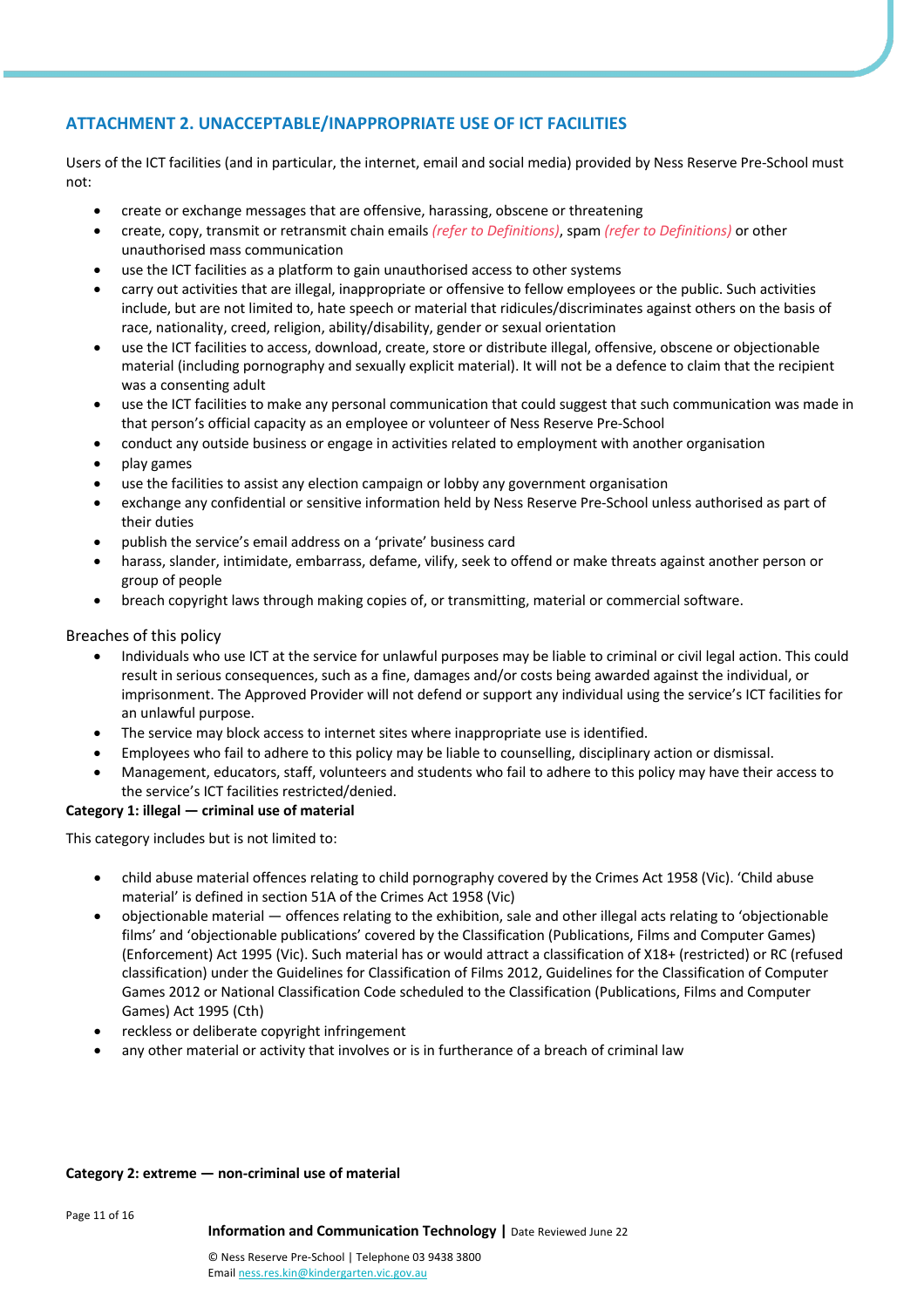This category includes non-criminal use of material that has or may attract a classification of RC or X18+ under the Guidelines for Classification of Films 2012, Guidelines for the Classification of Computer Games 2012 or National Classification Code scheduled to the Classification (Publications, Films and Computer Games) Act 1995 (Cth).

This includes any material that:

- depicts, expresses or otherwise deals with matters of sex, drug misuse or addiction, crime, cruelty, violence or revolting or abhorrent phenomena in such a way that they offend against the standards of morality, decency and propriety generally accepted by reasonable adults to the extent that the material should not be classified
- describes or depicts in a way that is likely to cause offence to a reasonable adult or a person who is, or appears to be, a child under 18 (whether or not the person is engaged in sexual activity or not)
- promotes, incites or instructs in matters of crime or violence
- includes sexually explicit material that contains real depictions of actual sexual intercourse and other sexual activity between consenting adults

## **Category 3: critical — offensive material**

This category includes other types of restricted or offensive material, covering any material that:

- has or may attract a classification of R18+ under the Guidelines for Classification of Films 2012, Guidelines for the Classification of Computer Games 2012 or National Classification Code scheduled to the Classification (Publications, Films and Computer Games) Act 1995 (Cth). Material may contain sex scenes and drug use that are high in impact
- includes sexualised nudity
- involves racial or religious vilification
- is unlawfully discriminatory
- is defamatory
- involves sexual harassment or bullying

#### **Category 4: serious**

- This category includes any use which is offensive or otherwise improper.
- The categories do not cover all possible breaches of this policy. Matters not covered by the above categories will be dealt with on an individual basis and on the relevant facts.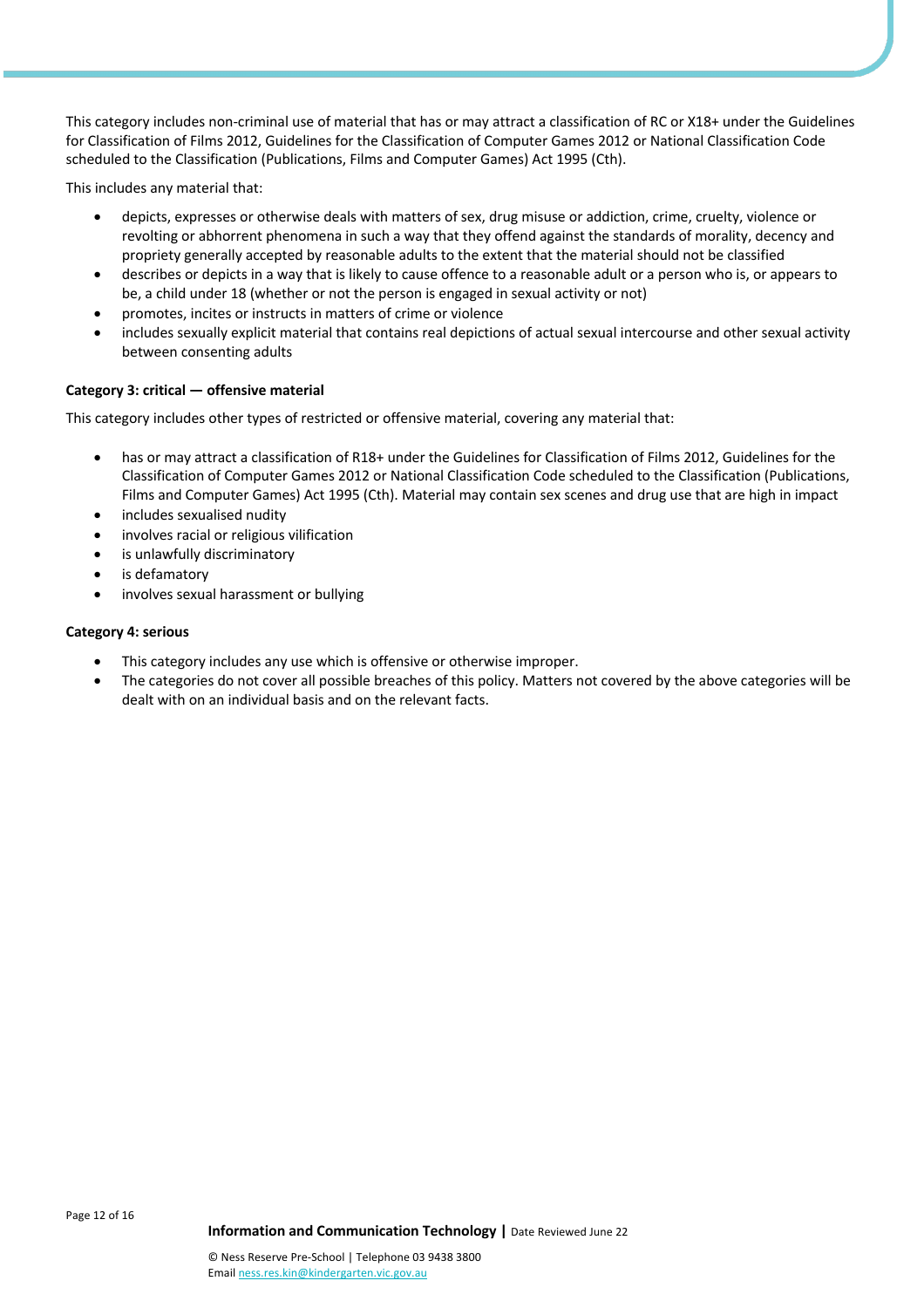# **ATTACHMENT 3. SOCIAL MEDIA AND INFORMATION SHARING PLATFORM GUIDELINES**

The below directives are essential to the safety and wellbeing of staff, children and their families, and to ensure that Ness Reserve Pre-School operates in a professional and appropriate manner when using social media and/or information sharing platforms.

Staff must exercise extreme caution using ICT facilities when accessing social media and/or information sharing platforms, whether in the workplace or relating to external events or functions involving Ness Reserve Pre-School.

It is a breach of confidentiality and privacy to make posts or comments about children, families, staff or management from Ness Reserve Pre-School on social media sites without consent or authorisation. It is also an offence under current legislation, to record or use a visual image of a child, including transmitting the image on the internet, without the written consent of the child's parent.

Doncaster East Pre-School specifically requires that, unless you have the express permission, you:

- Do not video or photograph anyone, or post photos or personal details of other Ness Reserve Pre-School staff, children or families;
- Do not post photos or videos of Ness Reserve Pre-School staff, children or families on your personal Facebook page, or otherwise share photos or videos of staff, children or families through social media;
- Do not create a Ness Reserve Pre-School branded Facebook page, or other pages or content on social media that represents Ness Reserve Pre-School, it's staff, children or families without authorisation from the approved provider;
- Do not post anything that could embarrass or damage the reputation of Ness Reserve Pre-School, colleagues, children or families.

# **Staff must not:**

- post or respond to material that is, or might be construed as offensive, obscene, fraudulent, defamatory, threatening, harassing, bullying, discriminatory, hateful, racist, sexist, infringes copyright, constitutes a contempt of court, breaches a Court suppression order, or is otherwise unlawful or inaccurate;
- make any comment or post any material that might otherwise cause damage to Ness Reserve Pre-School reputation or bring it into disrepute;
- imply that they are authorised to speak as a representative of Ness Reserve Pre-School, or give the impression that the views expressed are those of Ness Reserve Pre-School , unless authorised to do so
- use a Ness Reserve Pre-School email address or any Ness Reserve Pre-School logos or insignia that may give the impression of official support or endorsement of personal comments;
- use the identity or likeness of another employee, contractor or other member of Ness Reserve Pre-School;
- use or disclose any confidential information or personal information obtained in the capacity as an employee/contractor of Ness Reserve Pre-School; or
- access and/or post on personal social media during paid workhours.

## **Personal use of social media**

Ness Reserve Pre-School recognises that staff may choose to use social media in their personal capacity. This policy is not intended to discourage nor unduly limit staff using social media for personal expression or other online activities in their personal life. Staff should be aware of and understand the potential risks and damage to Ness Reserve Pre-School that can occur through their use of social media, even if their activity takes place outside working hours or on devices not owned by Ness Reserve Pre-School.

If an individual can be identified as an employee of Ness Reserve Pre-School on social media, that employee must:

- only disclose and discuss publicly available information;
- ensure that all content published is accurate and not misleading and, complies with all relevant policies of Ness Reserve Pre-School
- expressly state on all postings (identifying them as an employee of Ness Reserve Pre-School) the stated views are their own and are not those of Ness Reserve Pre-School;
- be polite and respectful to all people they interact with:
- adhere to the Terms of Use of the relevant social media platform/website, as well as copyright,

Page 13 of 16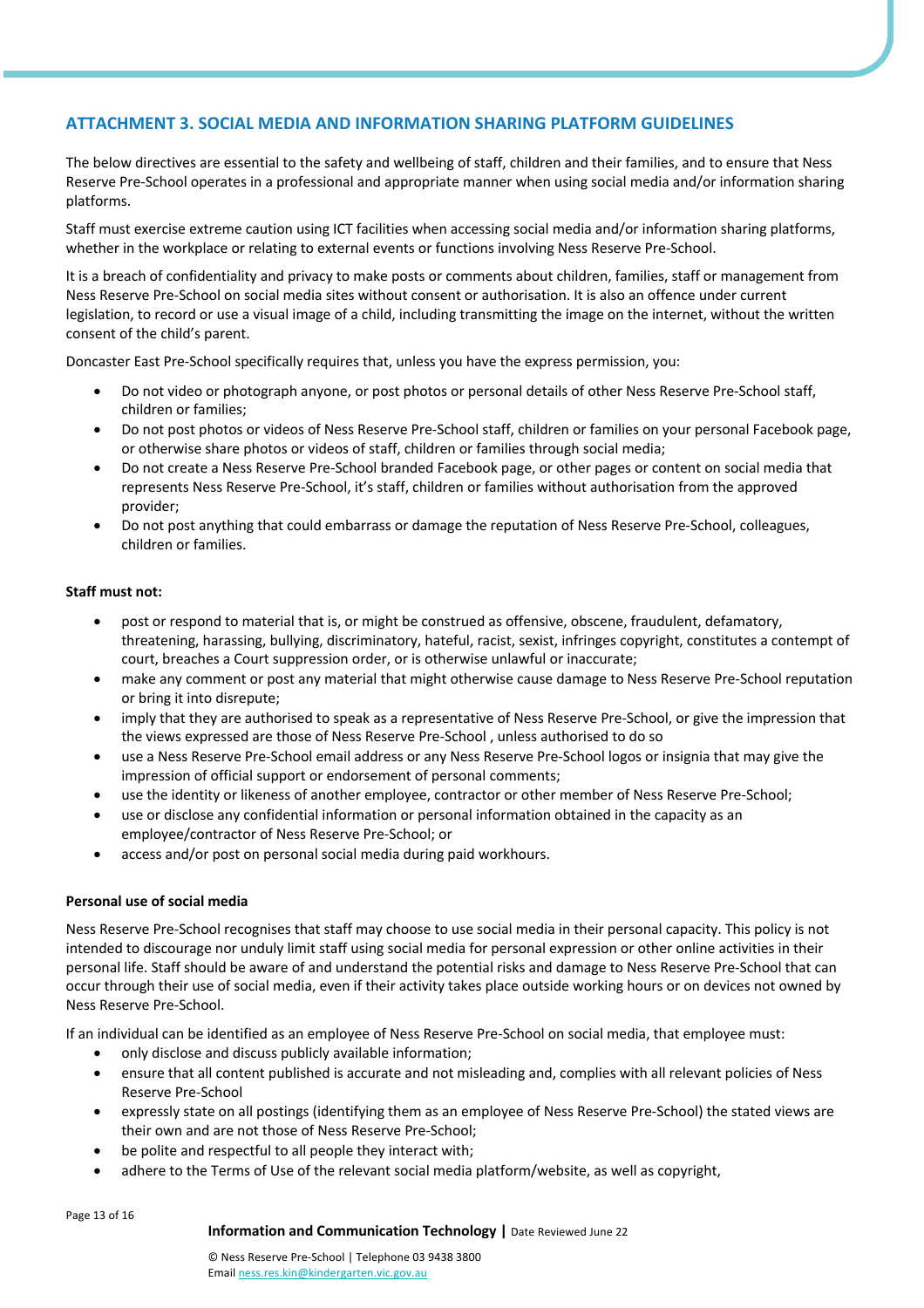- abide by privacy, defamation, contempt of Court, discrimination, harassment and other applicable laws;
- ensure that abusive, harassing, threatening or defaming postings which are in breach of Ness Reserve Pre-School policies may result in disciplinary action being taken, even if such comments are made using private social networks outside of working hours.
- notify the approved provider or person with management or control if they become aware of unacceptable use of social media as described above.

#### **Consequences of unacceptable use of social media**

- Ness Reserve Pre-School will review any alleged breach of this policy on an individual basis. If the alleged breach is of a serious nature, the person shall be given an opportunity to be heard in relation to the alleged breach.
- If the alleged breach is clearly established, the breach may be treated as grounds for dismissal. In all other cases, the person may be subject to disciplinary action in accordance with Ness Reserve Pre-School *Code of Conduct Policy*.
- Ness Reserve Pre-School may request that any information contained on any social media platform that is in breach of this policy be deleted.
- Ness Reserve Pre-School may restrict an employee's access to social media on [Ness Reserve Pre-School ICT facilities or if they are found to have breached this policy or while Ness Reserve Pre-School investigates whether they have breached this policy.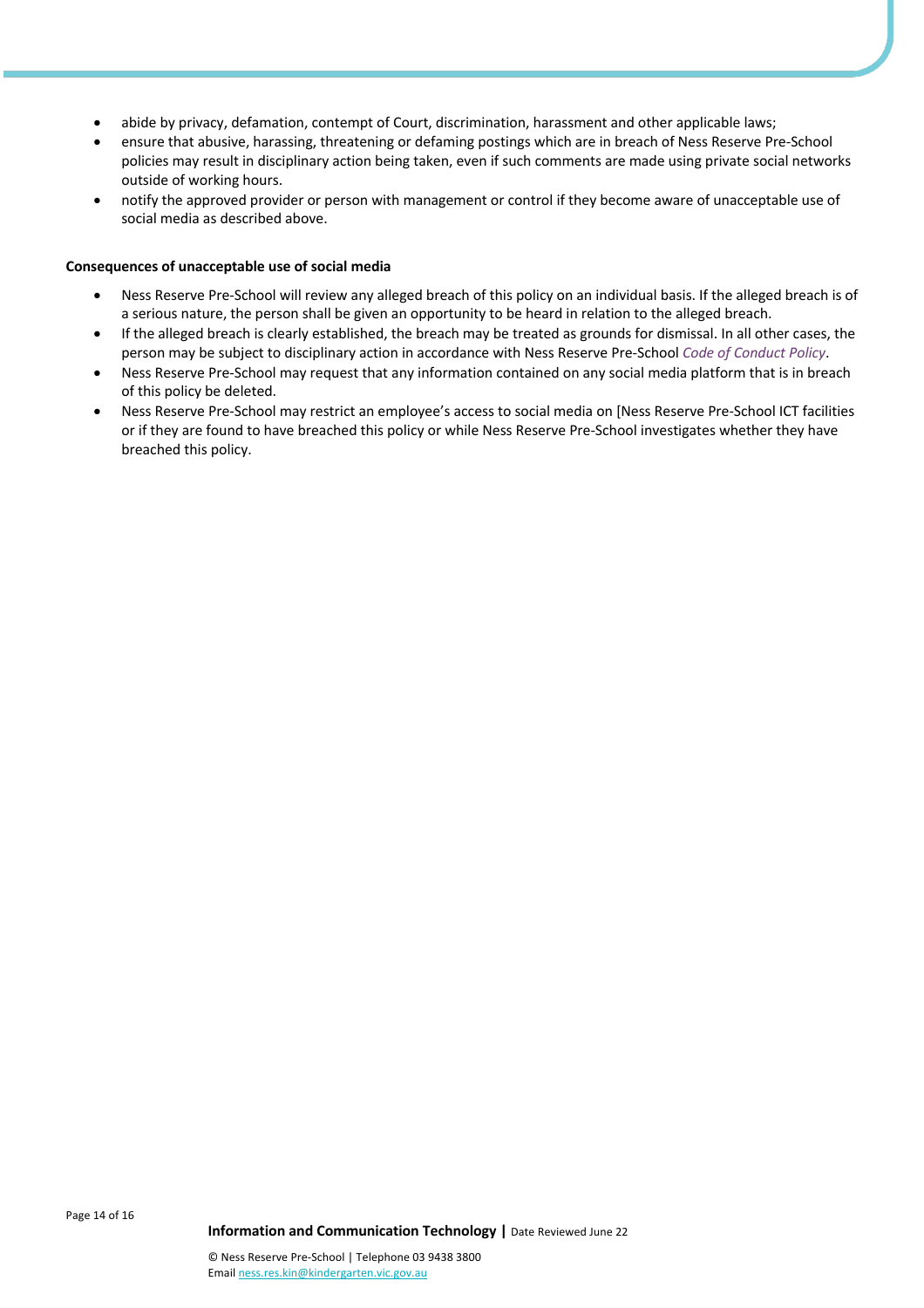# **ATTACHMENT 4. AUTHORISED USER AGREEMENT**

Portable storage device (PSD) (including laptops)

- I, ,
	- acknowledge that I have received a PSD belonging to Ness Reserve Pre-School
	- will ensure that the PSD:
		- o is used for work-related purposes only
		- o is password-protected at all times
		- o will not be loaned to unauthorised persons
		- o will be returned to Ness Reserve Pre-School on cessation of employment
	- will notify the Nominated Supervisor as soon as is practicable if the PSD is damaged, faulty or lost
	- have read the Ness Reserve Pre-School Information and Communication (ICT) Technology Policy and agree to abide by the procedures outlined within.

Signature (authorised user) example a position of the Position

Date

Authorised by Position

Date